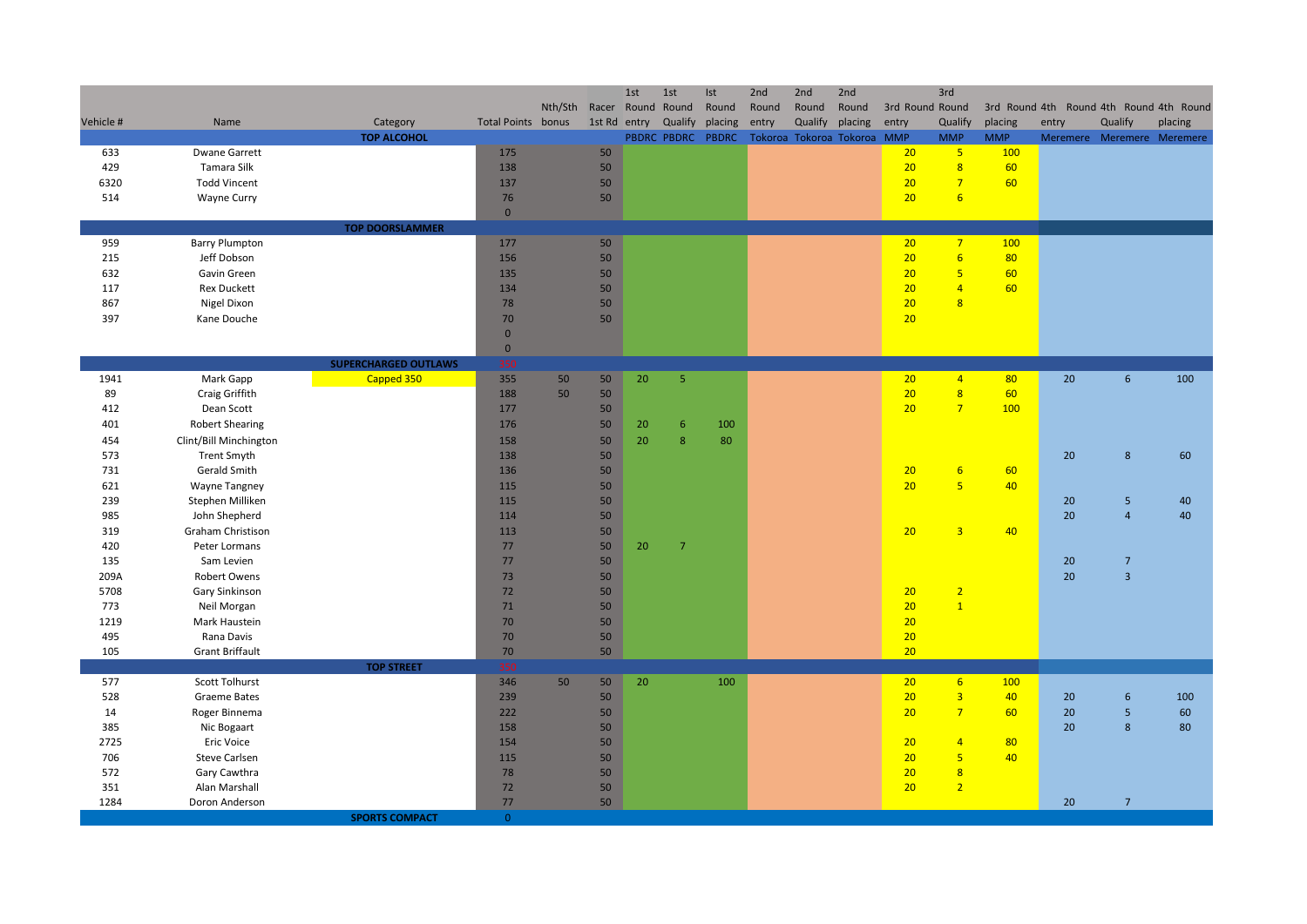| 682            | Kris Robb                  |                    | 240          | 50 | 50     | 20 |                         | 100 |    |                         |     | 20 |                         |     |    |                  |     |
|----------------|----------------------------|--------------------|--------------|----|--------|----|-------------------------|-----|----|-------------------------|-----|----|-------------------------|-----|----|------------------|-----|
| 1119           | Ben Cox                    |                    | 170          |    | 50     |    |                         |     |    |                         |     |    |                         |     | 20 |                  | 100 |
|                |                            |                    | $\mathbf 0$  |    |        |    |                         |     |    |                         |     |    |                         |     |    |                  |     |
|                |                            | <b>COMPETITION</b> | 350          |    |        |    |                         |     |    |                         |     |    |                         |     |    |                  |     |
| 476            | Mike Coward                |                    | 236          |    | 50     |    |                         |     |    |                         |     | 20 | 6 <sup>1</sup>          | 40  | 20 |                  | 100 |
| 105            | <b>Grant Biffault</b>      |                    | 207          | 50 | 50     | 20 | $\overline{7}$          | 80  |    |                         |     |    |                         |     |    |                  |     |
| 83             | Stu Minchington            |                    | 178          |    | 50     | 20 | 8                       | 100 |    |                         |     |    |                         |     |    |                  |     |
| 276            | Adrian/Grant/Nicole Rivers |                    | 177          |    | 50     |    |                         |     |    |                         |     | 20 | $\overline{7}$          | 100 |    |                  |     |
| 493            | Wayne Birchall             |                    | 155          |    | 50     |    |                         |     |    |                         |     | 20 | $\overline{\mathbf{5}}$ | 80  |    |                  |     |
| 217            | Josh Trybula               |                    | 78           |    | 50     |    |                         |     |    |                         |     | 20 | $\mathbf{8}$            |     |    |                  |     |
|                |                            |                    | $\mathbf{0}$ |    |        |    |                         |     |    |                         |     |    |                         |     |    |                  |     |
|                |                            |                    | $\mathbf{0}$ |    |        |    |                         |     |    |                         |     |    |                         |     |    |                  |     |
|                |                            |                    | $\mathbf 0$  |    |        |    |                         |     |    |                         |     |    |                         |     |    |                  |     |
|                |                            |                    | $\mathbf 0$  |    |        |    |                         |     |    |                         |     |    |                         |     |    |                  |     |
|                |                            | <b>SUPER SEDAN</b> | 400          |    |        |    |                         |     |    |                         |     |    |                         |     |    |                  |     |
| 155            | Dutchie Wijdeven           |                    | 380          | 50 | 50     | 20 | 8                       | 80  | 20 | $\overline{7}$          | 100 |    |                         |     | 20 | 5 <sub>o</sub>   | 20  |
| 617            | Jen Gibbons                |                    | 332          |    | 50     |    |                         |     | 20 | $\mathbf 2$             | 80  | 20 |                         | 80  | 20 |                  | 60  |
| 234            | Lee Sherwin                |                    | 289          | 50 | 50     | 20 | $\overline{7}$          | 100 |    |                         |     | 20 |                         |     | 20 | $\overline{2}$   | 20  |
| 1540           | Nathan Johns               |                    | 278          | 50 | 50     | 20 | $\sqrt{5}$              | 60  | 20 | $\bf 8$                 | 40  | 20 | $\overline{\mathbf{5}}$ |     |    |                  |     |
| 156            | Wayne Fowler               |                    | 263          | 50 | 50     | 20 |                         | 60  | 20 | $\overline{\mathbf{3}}$ | 20  | 20 |                         | 20  |    |                  |     |
| 905            | Rodger Scott               |                    | 210          |    | 50     |    |                         |     | 20 |                         | 60  | 20 |                         | 60  |    |                  |     |
| 93             | Warren Black               |                    | 200          | 50 | 50     |    |                         |     |    |                         |     | 20 |                         |     | 20 |                  | 60  |
| 500            | Rhys Harrison              |                    | 178          |    | 50     |    |                         |     |    |                         |     | 20 | $\overline{8}$          | 100 |    |                  |     |
| 72             | Justin Weir                |                    | 176          |    | 50     |    |                         |     |    |                         |     |    |                         |     | 20 | $\boldsymbol{6}$ | 100 |
| 9092           | Adam Thompson              |                    | 163          | 50 | $50\,$ | 20 | $\overline{\mathbf{3}}$ | 20  |    |                         |     | 20 |                         |     |    |                  |     |
| 635            | Lyal Elliot                |                    | 134          |    | $50\,$ |    |                         |     | 20 | $\overline{a}$          | 20  | 20 |                         |     | 20 |                  |     |
| 1967           | <b>Reg Pountney</b>        |                    | 131          |    | $50\,$ |    |                         |     | 20 | $\mathbf 1$             | 40  |    |                         |     | 20 |                  |     |
| 162            | Keith Knuth                |                    | 131          |    | $50\,$ |    |                         |     |    |                         |     | 20 |                         |     | 20 | $\mathbf{1}$     | 40  |
| 1086           | Stephen Howe               |                    | 130          |    | $50\,$ |    |                         |     |    |                         |     |    |                         |     | 20 |                  | 60  |
| 1325           | Matt Gibbons               |                    | 116          |    | $50\,$ |    |                         |     | 20 | 6                       | 40  |    |                         |     |    |                  |     |
| 108            | Fraser Macarae             |                    | 113          |    | $50\,$ |    |                         |     |    |                         |     |    |                         |     | 20 | $\overline{3}$   | 40  |
| 77             | Dave Norriss               |                    | 111          |    | 50     | 20 | $\mathbf{1}$            | 40  |    |                         |     |    |                         |     |    |                  |     |
| 540            | John Hooper                |                    | 110          |    | 50     |    |                         |     |    |                         |     | 20 |                         | 40  |    |                  |     |
| 252            | Shane Williams             |                    | 110          |    | 50     |    |                         |     |    |                         |     | 20 |                         | 40  |    |                  |     |
| $\overline{2}$ | Ray Peterson               |                    | 110          |    | $50\,$ |    |                         |     |    |                         |     |    |                         |     | 20 |                  | 40  |
| 966            | Kurt Goodin                |                    | 97           |    | 50     |    |                         |     |    |                         |     | 20 | 7 <sup>7</sup>          | 20  |    |                  |     |
| 97             | Tony Richardson            |                    | 94           |    | 50     | 20 | $\overline{4}$          | 20  |    |                         |     |    |                         |     |    |                  |     |
| 935            | Craig Smith                |                    | 92           |    | 50     | 20 | $\overline{2}$          | 20  |    |                         |     |    |                         |     |    |                  |     |
| 800            | Mike Scholten              |                    | 90           |    | 50     | 20 |                         | 20  |    |                         |     |    |                         |     |    |                  |     |
| 596            | <b>Clifford Whiting</b>    |                    | 90           |    | 50     | 20 |                         | 20  |    |                         |     |    |                         |     |    |                  |     |
| 157            | Hamish MacDonald           |                    | 90           |    | 50     | 20 |                         | 20  |    |                         |     |    |                         |     |    |                  |     |
| 123            | <b>Russell Lorimer</b>     |                    | 90           |    | 50     | 20 |                         | 20  |    |                         |     |    |                         |     |    |                  |     |
| 461            | Des Briggs                 |                    | 90           |    | 50     | 20 |                         | 20  |    |                         |     |    |                         |     |    |                  |     |
| 716            | Russell Lowe               |                    | 90           |    | 50     |    |                         |     | 20 |                         | 20  |    |                         |     |    |                  |     |
| 317            | Shane Craig                |                    | 90           |    | 50     |    |                         |     |    |                         |     | 20 |                         | 20  |    |                  |     |
| 901            | Steve Pugh                 |                    | 90           |    | 50     |    |                         |     |    |                         |     | 20 |                         | 20  |    |                  |     |
| 318            | Simon Carran               |                    | 90           |    | 50     |    |                         |     |    |                         |     | 20 |                         |     | 20 |                  |     |
| 451            | Shaun Mather               |                    | 90           |    | 50     |    |                         |     |    |                         |     | 20 |                         |     | 20 |                  |     |
| 340            | Paul Hammond               |                    | 90           |    | 50     |    |                         |     |    |                         |     |    |                         |     | 20 |                  | 20  |
| 460            | Tony Gera                  |                    | 78           |    | 50     |    |                         |     |    |                         |     |    |                         |     | 20 | 8                |     |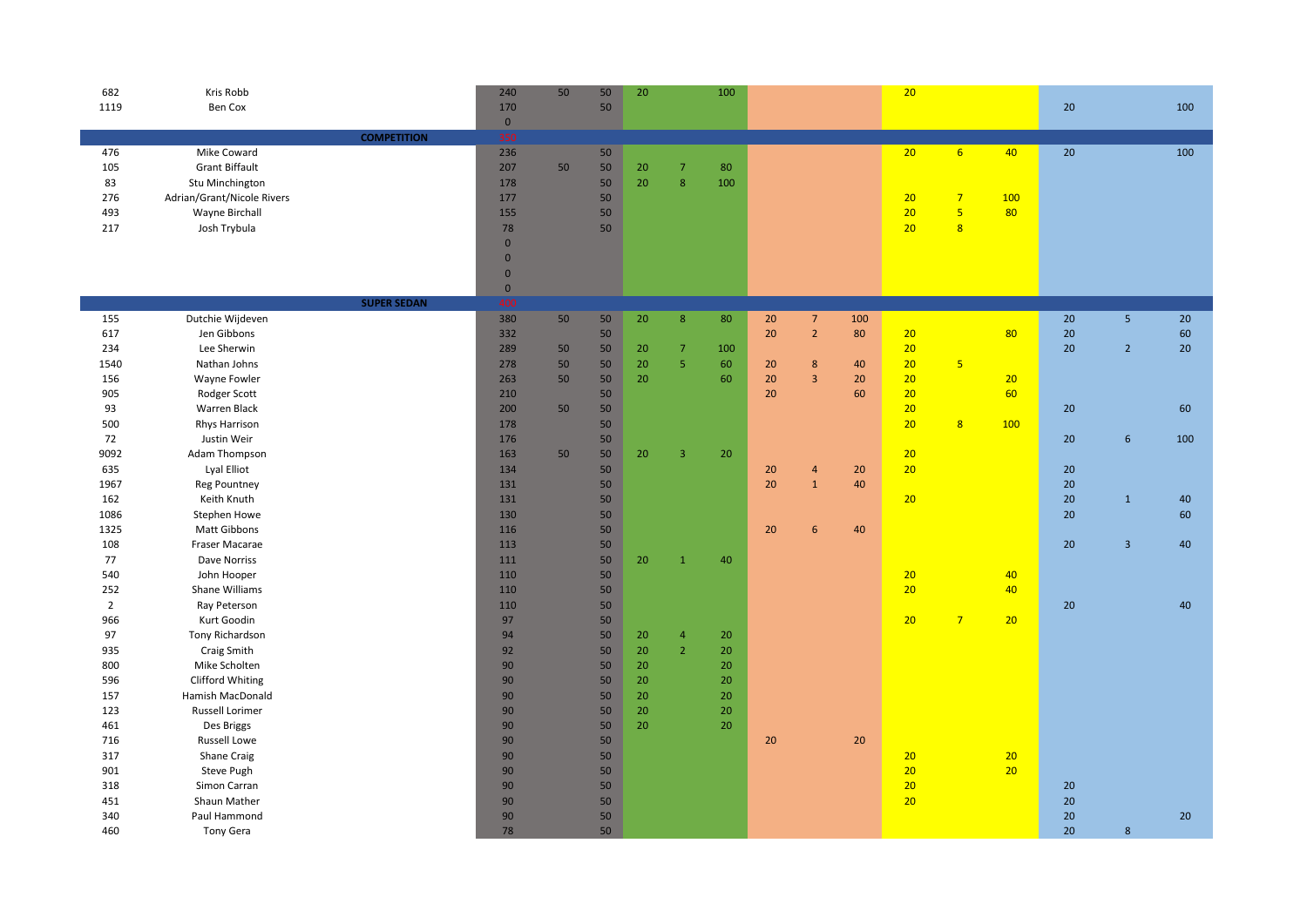| 1295 | Robert Ihle                       | 77                   | 50       |    |                |     |    |                 |     |          |                                     |     | 20 <sup>°</sup> | $\overline{7}$ |     |
|------|-----------------------------------|----------------------|----------|----|----------------|-----|----|-----------------|-----|----------|-------------------------------------|-----|-----------------|----------------|-----|
| 975  | Tim Lacey                         | 76                   | 50       |    |                |     |    |                 |     | 20       | $6\overline{6}$                     |     |                 |                |     |
| 218  | <b>Bob Greig</b>                  | 76                   | 50       | 20 | 6              |     |    |                 |     |          |                                     |     |                 |                |     |
| 168  | Paul Georgantas                   | 75                   | 50       |    |                |     | 20 | 5               |     |          |                                     |     |                 |                |     |
| 518  | Steve McKay                       | 74                   | 50       |    |                |     |    |                 |     | 20       | $\overline{4}$                      |     |                 |                |     |
| 600  | Jim Carroll                       | 74                   | 50       |    |                |     |    |                 |     |          |                                     |     | 20              | $\overline{4}$ |     |
| 213  | <b>Blair Cole</b>                 | 73                   | 50       |    |                |     |    |                 |     | 20       | $\overline{\mathbf{3}}$             |     |                 |                |     |
| 1661 | Rob Dalley                        | 72                   | 50       |    |                |     |    |                 |     | 20       | $\overline{2}$                      |     |                 |                |     |
| 364  | Paul Ramakers                     | 71                   | 50       |    |                |     |    |                 |     | 20       | $\overline{1}$                      |     |                 |                |     |
| 517  | Eddie Trybula                     | 70                   | 50       |    |                |     |    |                 |     | 20       |                                     |     |                 |                |     |
| 1598 | Ricky Eastham                     | 70                   | 50       |    |                |     |    |                 |     | 20       |                                     |     |                 |                |     |
| 459  | <b>Brian Hughes</b>               | 70                   | 50       |    |                |     |    |                 |     | 20       |                                     |     |                 |                |     |
| 656  | Dean Williams                     | 70                   | 50       |    |                |     |    |                 |     | 20       |                                     |     |                 |                |     |
| 1801 | Shane Eastham                     | 70                   | 50       |    |                |     |    |                 |     | 20       |                                     |     |                 |                |     |
| 1359 | Scott Coffin                      | 70                   | 50       |    |                |     |    |                 |     | 20       |                                     |     |                 |                |     |
| 997  | Donn Smyth                        | 70                   | 50       |    |                |     |    |                 |     | 20       |                                     |     |                 |                |     |
| 1786 | Aaron Thomas                      | 70                   | 50       |    |                |     |    |                 |     | 20       |                                     |     |                 |                |     |
| 804  | Shona Mendoza                     | 70                   | 50       |    |                |     |    |                 |     | 20       |                                     |     |                 |                |     |
| 1255 | Matt Crooks                       | 70                   | 50       |    |                |     |    |                 |     | 20       |                                     |     |                 |                |     |
| 291  | J Connors                         | 70                   | 50       |    |                |     |    |                 |     | 20       |                                     |     |                 |                |     |
| 73   | <b>Mike Carlton</b>               | 70                   | 50       |    |                |     | 20 |                 |     |          |                                     |     |                 |                |     |
| 795  | Darren Riches                     | 70                   | 50       |    |                |     |    |                 |     | 20       |                                     |     |                 |                |     |
| 497  | <b>Trevor Hughes</b>              | 70                   | 50       |    |                |     |    |                 |     | 20       |                                     |     |                 |                |     |
| 190  | Karl Haustein                     | 70                   | 50       |    |                |     |    |                 |     | 20       |                                     |     |                 |                |     |
| 310  | <b>Bob George</b>                 | 70                   | 50       |    |                |     |    |                 |     | 20       |                                     |     |                 |                |     |
| 22   | Zachary & Hunter Grant-Miles      | 70                   | 50       |    |                |     |    |                 |     |          |                                     |     | 20              |                |     |
| 220  | Dave Levien                       | 70                   | 50       |    |                |     |    |                 |     |          |                                     |     | 20              |                |     |
| 1970 | Dean Sivewright/Tim Hawke         | 70                   | 50       |    |                |     |    |                 |     |          |                                     |     | 20              |                |     |
| 302  | Phil Hunter                       | 70                   | 50       |    |                |     |    |                 |     |          |                                     |     | 20              |                |     |
| 654  | Andrew Moffitt                    | 70                   | 50       |    |                |     |    |                 |     |          |                                     |     | 20              |                |     |
| 665  | Cameron Fisk                      | 70                   | 50       |    |                |     |    |                 |     |          |                                     |     | 20              |                |     |
| 567  | Regan Curran                      | 70                   | 50       |    |                |     |    |                 |     |          |                                     |     | 20              |                |     |
| 786  | Azhar Bhamji                      | 70                   | 50       |    |                |     |    |                 |     |          |                                     |     | $20\,$          |                |     |
| 1044 | Brendon Nguyen                    | 70                   | 50       |    |                |     |    |                 |     |          |                                     |     | 20              |                |     |
|      |                                   |                      |          |    |                |     |    |                 |     |          |                                     |     |                 |                |     |
|      | <b>MODIFIED</b>                   | $\mathbf 0$<br>400   |          |    |                |     |    |                 |     |          |                                     |     |                 |                |     |
| 444  | Paul/Ben McLeod                   | 391                  | 50       |    |                |     | 20 | $\bf 8$         | 100 | 20       | 5 <sub>1</sub>                      | 100 | 20              | $\bf 8$        | 60  |
| 307  | Cory Silk                         | 345                  | $50\,$   |    |                |     | 20 | $\overline{5}$  | 40  | 20       | $\overline{\mathbf{3}}$             | 80  | 20              | $\overline{7}$ | 100 |
| 722  | Tony Latta                        | 289                  | 50<br>50 | 20 | 8              | 100 |    |                 |     | 20       | $\mathbf{1}$                        | 40  |                 |                |     |
| 1500 | Andrew Neiman                     | 223                  | 50       |    |                |     |    |                 |     | 20       | $7\overline{ }$                     | 60  | 20              | $6\phantom{1}$ | 60  |
| 585  | Shane Windley                     | 200                  | 50       |    |                |     | 20 | 6               | 80  | 20       | $\overline{4}$                      | 20  |                 |                |     |
| 711  | Chris O'Connor                    | 156                  | 50       |    |                |     | 20 | $\overline{4}$  | 40  | 20       | $\overline{2}$                      | 20  |                 |                |     |
| 385A |                                   | 155                  | 50       |    |                |     |    |                 |     |          |                                     |     |                 | $\overline{5}$ |     |
| 468  | Gary Bogaart<br><b>Brin Hayes</b> | 137                  | 50       |    |                |     | 20 | $7\overline{ }$ | 60  |          |                                     |     | 20              |                | 80  |
|      |                                   | 118                  | 50       |    |                |     |    |                 |     |          |                                     | 40  |                 |                |     |
| 969  | <b>Bruce Riddick</b>              | 96                   |          |    |                |     |    |                 |     | 20<br>20 | $\boldsymbol{8}$<br>$6\overline{6}$ |     |                 |                |     |
| 8    | Gerry Rose                        |                      | 50       |    |                |     |    |                 |     |          |                                     | 20  |                 |                |     |
| 818  | Preston Brunell                   | 77                   | $50\,$   | 20 | $\overline{7}$ |     |    |                 |     |          |                                     |     |                 |                |     |
| 621  | <b>Wayne Tangley</b>              | 70                   | 50       |    |                |     | 20 |                 |     |          |                                     |     |                 |                |     |
| 442  | <b>Baylee Goddard</b>             | 70<br>$\overline{0}$ | 50       |    |                |     |    |                 |     | 20       |                                     |     |                 |                |     |
|      |                                   |                      |          |    |                |     |    |                 |     |          |                                     |     |                 |                |     |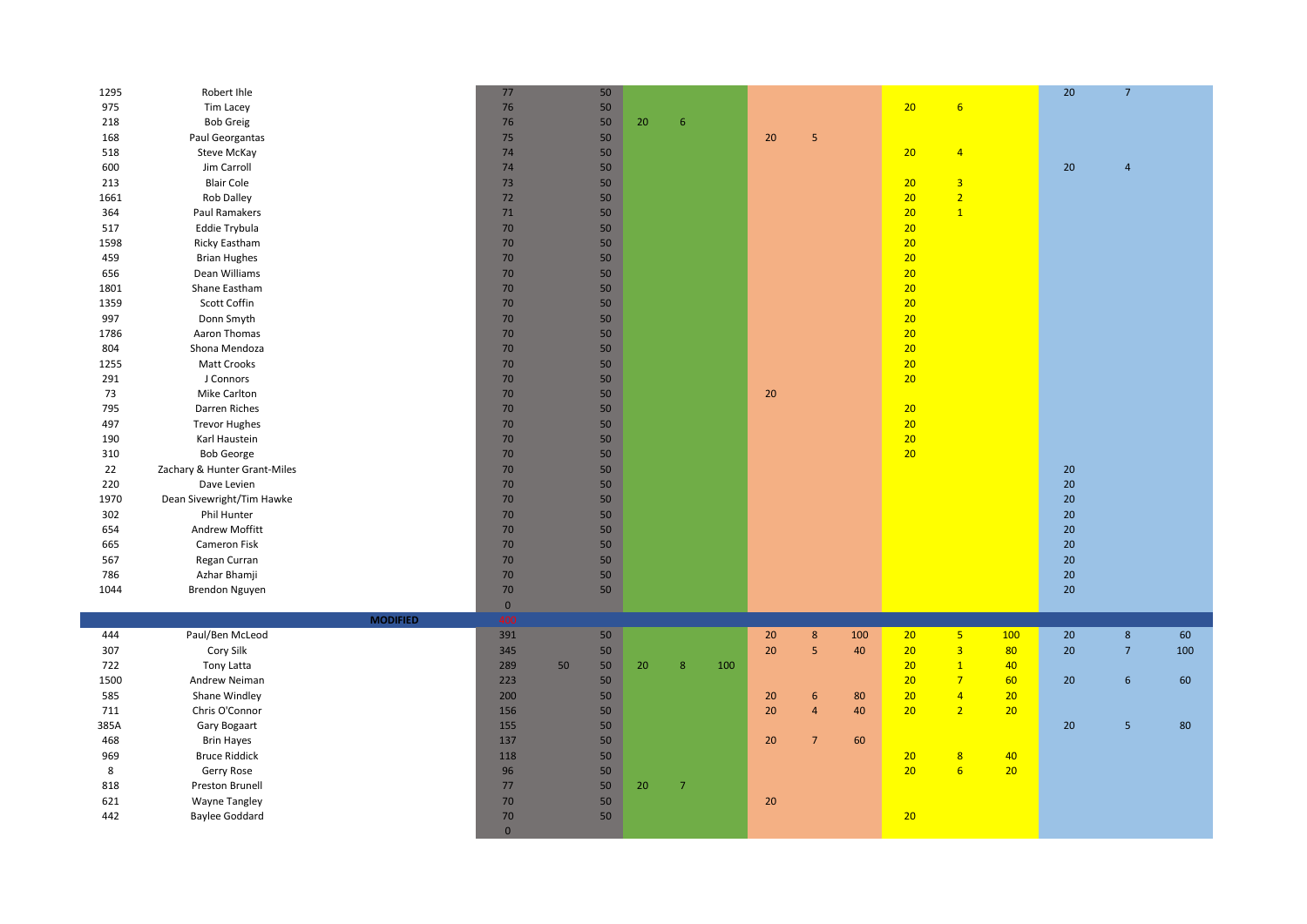|      |                            | <b>COMP BIKE</b>       | 400    |    |    |    |                         |     |    |                 |     |                 |                         |     |    |                         |     |
|------|----------------------------|------------------------|--------|----|----|----|-------------------------|-----|----|-----------------|-----|-----------------|-------------------------|-----|----|-------------------------|-----|
| 145  | Colin Johnson              | Capped 400             | 426    | 50 | 50 | 20 | $\sqrt{6}$              | 60  | 20 | $6\overline{6}$ | 60  | 20              | 7 <sup>7</sup>          | 60  | 20 | $\overline{7}$          | 40  |
| 154  | Jackson Wilton             |                        | 392    |    | 50 |    |                         |     | 20 | $\bf 8$         | 100 | 20 <sub>2</sub> | $\overline{\mathbf{8}}$ | 80  | 20 | $\boldsymbol{6}$        | 80  |
| 166  | Jock van Niekerk           |                        | 374    | 50 | 50 | 20 | 5                       | 60  | 20 | $\overline{7}$  | 80  |                 |                         |     | 20 | $\overline{2}$          | 60  |
| 452  | <b>Michael Trainor</b>     |                        | 336    | 50 | 50 | 20 | $\overline{7}$          | 80  | 20 | $\overline{5}$  | 40  | 20              | $\overline{4}$          | 40  |    |                         |     |
| 1339 | <b>Troy Appleton</b>       |                        | 288    | 50 | 50 | 20 | $\overline{2}$          | 40  |    |                 |     | 20              | $\overline{3}$          | 40  | 20 | $\overline{3}$          | 40  |
| 12   | Mish Foxley                |                        | 265    |    | 50 |    |                         |     | 20 | $\overline{4}$  | 40  | 20              | $6\overline{6}$         | 100 | 20 | $\overline{5}$          |     |
| 5000 | Darryl Benson              |                        | 263    |    | 50 |    |                         |     |    |                 |     | 20              | $\overline{\mathbf{5}}$ | 60  | 20 | $\bf 8$                 | 100 |
| 228  | Steve van Pelt             |                        | 222    | 50 | 50 |    |                         |     |    |                 |     | 20 <sub>2</sub> | $\mathbf{1}$            | 40  | 20 | $\mathbf{1}$            | 40  |
| 86   | Karl Dykes                 |                        | 178    |    | 50 | 20 | 8                       | 100 |    |                 |     |                 |                         |     |    |                         |     |
| 94   | Mark James                 |                        | 134    |    | 50 |    |                         |     |    |                 |     |                 |                         |     | 20 | $\overline{4}$          | 60  |
| 228  | Steve van Pelt             |                        | 114    |    | 50 | 20 | $\overline{4}$          | 40  |    |                 |     |                 |                         |     |    |                         |     |
| 82   | Martin Wilson              |                        | 113    |    | 50 | 20 | $\overline{3}$          | 40  |    |                 |     |                 |                         |     |    |                         |     |
| 622  | Jeff Godden                |                        | 112    |    | 50 |    |                         |     |    |                 |     | 20              | 2 <sup>2</sup>          | 40  |    |                         |     |
| 775  | Chris Nixon                |                        | 111    |    | 50 | 20 | $\overline{1}$          | 40  |    |                 |     |                 |                         |     |    |                         |     |
| 63   | Anton Foley/Jackson Wilton |                        | $70\,$ |    | 50 |    |                         |     |    |                 |     | 20              |                         |     |    |                         |     |
|      |                            | <b>SCREAMING EAGLE</b> | 400    |    |    |    |                         |     |    |                 |     |                 |                         |     |    |                         |     |
| 79   | Donovan Wood               | Capped 400             | 409    | 50 | 50 | 20 |                         | 100 | 20 | 5 <sup>5</sup>  | 80  | 20              | $\overline{4}$          | 60  |    |                         |     |
| 122  | Phil Love                  |                        | 390    |    | 50 |    |                         |     | 20 | $\overline{7}$  | 100 | 20 <sub>2</sub> | $\overline{7}$          | 80  | 20 | $\boldsymbol{6}$        | 80  |
| 370  |                            |                        | 309    |    | 50 |    |                         |     | 20 | 6               |     | 20              | $6 \overline{6}$        | 60  | 20 | $\overline{7}$          | 60  |
|      | Kevin Foothead             |                        | 178    |    | 50 |    |                         |     |    |                 | 60  | 20 <sup>°</sup> | 8                       | 100 |    |                         |     |
| 21   | Simon Banks                |                        |        |    |    |    |                         |     |    |                 |     |                 |                         |     |    |                         |     |
| 38   | Geoff Bond                 |                        | 138    |    | 50 |    |                         |     |    |                 |     |                 |                         |     | 20 | 8                       | 60  |
| 366  | <b>Jody Burgess</b>        |                        | 112    |    | 50 |    |                         |     |    |                 |     | 20              | $\overline{2}$          | 40  |    |                         |     |
| 661  | <b>Shelley Burgess</b>     |                        | 111    |    | 50 |    |                         |     |    |                 |     | 20              | $\overline{1}$          | 40  |    |                         |     |
| 329  | Bryan Sweetman             |                        | 73     |    | 50 |    |                         |     |    |                 |     | 20 <sup>°</sup> | 3 <sup>1</sup>          |     |    |                         |     |
|      |                            |                        |        |    |    |    |                         |     |    |                 |     |                 |                         |     |    |                         |     |
|      |                            | <b>MODIFIED BIKE</b>   | 400    |    |    |    |                         |     |    |                 |     |                 |                         |     |    |                         |     |
| 438  | Shannon Askew              |                        | 382    | 50 | 50 | 20 | $7\overline{ }$         | 80  | 20 | 7 <sup>7</sup>  | 20  | 20              | 1                       | 40  | 20 | $7\overline{ }$         | 40  |
| 145  | Colin Johnson              |                        | 362    | 50 | 50 | 20 |                         | 40  | 20 | $\overline{2}$  | 40  | 20              |                         | 60  | 20 |                         | 40  |
| 611  | Mark Hitchman              |                        | 327    | 50 | 50 | 20 | 6                       | 20  | 20 | $\mathbf{1}$    | 80  | 20              |                         | 20  | 20 |                         | 20  |
| 35   | Anton Foley                |                        | 318    |    | 50 |    |                         |     | 20 |                 | 100 | 20              | $\overline{7}$          | 80  | 20 | $\mathbf{1}$            | 20  |
| 112  | Cole Scammell              |                        | 307    | 50 | 50 | 20 | $\overline{\mathbf{3}}$ | 100 |    |                 |     | 20              | $\overline{4}$          | 20  | 20 |                         | 20  |
| 154  | Jackson Wilton             |                        | 294    |    | 50 |    |                         |     | 20 | $\overline{4}$  | 40  | 20              |                         | 40  | 20 |                         | 100 |
| 46   | <b>Tony Gray</b>           |                        | 280    |    | 50 |    |                         |     | 20 | $8\phantom{1}$  | 60  | 20 <sub>2</sub> | $\overline{2}$          | 20  | 20 |                         | 80  |
| 166  | Jock van Niekerk           |                        | 266    | 50 | 50 | 20 |                         | 20  | 20 | 6               | 20  |                 |                         |     | 20 |                         | 60  |
| 228  | Steve van Pelt             |                        | 245    | 50 | 50 | 20 | $\overline{2}$          | 20  |    |                 |     | 20              |                         | 40  | 20 | $\overline{\mathbf{3}}$ | 20  |
| 300  | Dean Piper                 |                        | 233    | 50 | 50 | 20 | 8                       | 60  |    |                 |     | 20              | 5 <sub>5</sub>          | 20  |    |                         |     |
| 740  | Alan Thoresen              |                        | 227    |    | 50 |    |                         |     | 20 | $\overline{5}$  | 20  | 20              | 6 <sup>2</sup>          | 60  | 20 | 6                       | 20  |
| 584  | Martin Kjar                |                        | 153    |    | 50 |    |                         |     | 20 | $\overline{3}$  | 20  |                 |                         |     | 20 |                         | 40  |
| 111  | Alex Paterson              |                        | 130    |    | 50 | 20 |                         | 60  |    |                 |     |                 |                         |     |    |                         |     |
| 122  | Phil Love                  |                        | 120    | 50 | 50 | 20 |                         |     |    |                 |     |                 |                         |     |    |                         |     |
| 47   | Warren Wilson              |                        | 114    |    | 50 | 20 | $\overline{4}$          | 40  |    |                 |     |                 |                         |     |    |                         |     |
| 878  | Geoff Shaw                 |                        | 110    |    | 50 |    |                         |     |    |                 |     |                 |                         |     | 20 |                         | 40  |
| 848  | Ross Donaldson             |                        | 98     |    | 50 |    |                         |     |    |                 |     |                 |                         |     | 20 | $\bf 8$                 | 20  |
| 614  | Corey Turnbull             |                        | 95     |    | 50 | 20 | 5                       | 20  |    |                 |     |                 |                         |     |    |                         |     |
| 94   | Mark James                 |                        | 95     |    | 50 |    |                         |     |    |                 |     |                 |                         |     | 20 | $5\overline{5}$         | 20  |
| 622  | Jeff Godden                |                        | 90     |    | 50 |    |                         |     |    |                 |     | 20              |                         | 20  |    |                         |     |
| 367  | <b>Jody Burgess</b>        |                        | 90     |    | 50 |    |                         |     |    |                 |     | 20              |                         | 20  |    |                         |     |
|      |                            | <b>SUPER STREET</b>    | 400    |    |    |    |                         |     |    |                 |     |                 |                         |     |    |                         |     |
| 112  | <b>Grant Emett</b>         |                        | 249    | 50 | 50 | 20 | $\overline{2}$          |     |    |                 |     | 20              | $7^{\circ}$             | 40  | 20 |                         | 40  |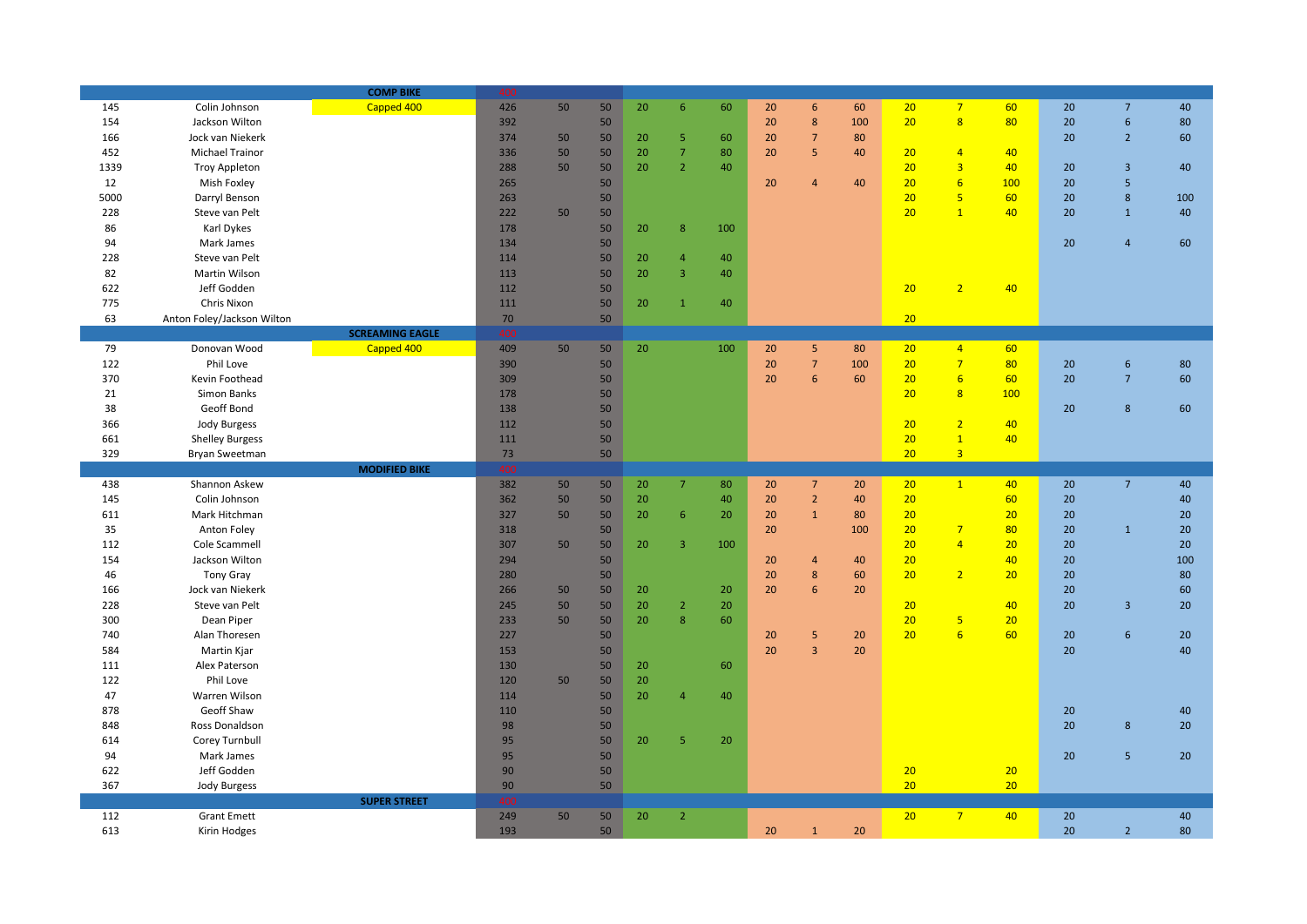| 597  | Alan Smith             | 184          | 50 | 50 | 20 |                  |     | 20 | $\overline{2}$ |     | 20       | $\overline{2}$          |          | 20 |                         |     |
|------|------------------------|--------------|----|----|----|------------------|-----|----|----------------|-----|----------|-------------------------|----------|----|-------------------------|-----|
| 1212 | Matt Kingi             | 178          |    | 50 |    |                  |     | 20 | $\overline{3}$ | 40  | 20       |                         |          | 20 | 5                       | 20  |
| 2123 | Karl Flintoff          | 174          |    | 50 |    |                  |     |    |                |     |          |                         |          | 20 | $\overline{4}$          | 100 |
| 1969 | Matt Kingi             | 160          | 50 | 50 | 20 |                  | 40  |    |                |     |          |                         |          |    |                         |     |
| 279  | Ron Van der Meent      | 158          |    | 50 |    |                  |     | 20 |                | 20  | 20       |                         |          | 20 | 8                       | 20  |
| 362  | Damon Grant            | 156          |    | 50 |    |                  |     |    |                |     | 20       | 6 <sup>1</sup>          | 80       |    |                         |     |
| 736  | Aaron Parris           | 150          |    | 50 |    |                  |     | 20 |                | 80  |          |                         |          |    |                         |     |
| 1990 | Glen Collins           | 150          |    | 50 |    |                  |     | 20 |                | 40  | 20       |                         |          | 20 |                         |     |
| 218  | Frank Syben            | 133          |    | 50 |    |                  |     | 20 |                |     | 20       |                         |          | 20 | $\overline{3}$          | 20  |
| 1154 | <b>Tracey Moffat</b>   | 131          |    | 50 |    |                  |     | 20 |                |     | 20       |                         |          | 20 | $\mathbf{1}$            | 20  |
| 710  | Elliot Hanson          | 130          |    | 50 |    |                  |     |    |                |     | 20       |                         | 60       |    |                         |     |
| 3338 | Barry Rensford         | 130          |    | 50 |    |                  |     |    |                |     |          |                         |          | 20 |                         | 60  |
| 934  | Alec Diver             | 115          |    | 50 | 20 | 5                | 40  |    |                |     |          |                         |          |    |                         |     |
| 927  | lan Prisk              | 113          |    | 50 |    |                  |     |    |                |     | 20       | $\overline{\mathbf{3}}$ | 40       |    |                         |     |
| 3307 | Dave Sharpe            | 110          |    | 50 |    |                  |     |    |                |     |          |                         |          | 20 |                         | 40  |
| 299  | Chris Sherwin          | 96           |    | 50 | 20 | 6                | 20  |    |                |     |          |                         |          |    |                         |     |
| 544  | <b>Nicole Rivers</b>   | 95           |    | 50 |    |                  |     |    |                |     | 20       | 5 <sub>5</sub>          | 20       |    |                         |     |
| 106  | Morgan Bothwell        | 90           |    | 50 | 20 |                  | 20  |    |                |     |          |                         |          |    |                         |     |
| 704  | Cody Mitchels          | 90           |    | 50 | 20 |                  | 20  |    |                |     |          |                         |          |    |                         |     |
| 572  | Jared Donald           | 70           |    | 50 | 20 |                  |     |    |                |     |          |                         |          |    |                         |     |
| 1589 | Harry Tam              | 70           |    | 50 |    |                  |     |    |                |     | 20       |                         |          |    |                         |     |
| 492  | David Hickman          | 70           |    | 50 |    |                  |     |    |                |     | 20       |                         |          |    |                         |     |
| 564  | Dave Fishwick          | 70           |    | 50 |    |                  |     |    |                |     | 20       |                         |          |    |                         |     |
| 371  | Tony Livingstone       | 70           |    | 50 |    |                  |     | 20 |                |     |          |                         |          |    |                         |     |
| 1171 | Steve Amrein           | 70           |    | 50 |    |                  |     |    |                |     | 20       |                         |          |    |                         |     |
| 1093 | Simon MacLeod          | 70           |    | 50 |    |                  |     |    |                |     | 20       |                         |          |    |                         |     |
| 286  |                        | 70           |    | 50 |    |                  |     |    |                |     | 20       |                         |          |    |                         |     |
|      | Cindy Mendoza          |              |    |    |    |                  |     |    |                |     | 20       |                         |          |    |                         |     |
| 770  | Des Pollington         | 70           |    | 50 |    |                  |     |    |                |     |          |                         |          |    |                         |     |
| 1539 | Dereck Lennon          | 70           |    | 50 |    |                  |     |    |                |     | 20       |                         |          |    |                         |     |
|      |                        |              |    |    |    |                  |     |    |                |     |          |                         |          |    |                         |     |
| 100  | <b>Steve Henery</b>    | 70           |    | 50 | 20 |                  |     |    |                |     |          |                         |          |    |                         |     |
| 196  | Muhammed Saleem        | 70           |    | 50 |    |                  |     |    |                |     |          |                         |          | 20 |                         |     |
|      |                        | $\mathbf{0}$ |    |    |    |                  |     |    |                |     |          |                         |          |    |                         |     |
|      | <b>JUNIOR DRAGSTER</b> | 400          |    |    |    |                  |     |    |                |     |          |                         |          |    |                         |     |
| 570  | Carlos Harvey          | 396          | 50 | 50 | 20 | $\boldsymbol{8}$ | 40  | 20 | 5 <sub>5</sub> | 60  | 20       |                         | 20       | 20 | $\overline{\mathbf{3}}$ | 80  |
| 15   | Jack Gapp              | 395          | 50 | 50 | 20 | $\overline{4}$   | 80  | 20 | $\overline{7}$ | 20  | 20       |                         | 100      | 20 | $\overline{4}$          |     |
| 888  | Shauvaun Harvey        | 379          | 50 | 50 | 20 | $\overline{7}$   | 40  | 20 | $\overline{4}$ | 40  | 20       | $\overline{7}$          | 80       | 20 | $\mathbf{1}$            | 20  |
| 153  | Hamish Chauvel         | 358          | 50 | 50 | 20 | 5                | 40  | 20 | $\overline{3}$ | 20  | 20       | $\overline{4}$          |          | 20 | 6                       | 100 |
| 11   | <b>Emma Bingley</b>    | 336          | 50 | 50 | 20 | $\overline{2}$   | 100 | 20 | 6              | 40  | 20       |                         |          | 20 | 8                       |     |
| 328  | Sophie Bingley         | 287          | 50 | 50 | 20 | 6                | 60  |    |                |     | 20       | $\mathbf{1}$            | 40       | 20 |                         | 20  |
| 216  | Victoria Steiner       | 285          | 50 | 50 | 20 | 3                | 40  | 20 |                | 20  | 20       |                         | 20       | 20 | $\overline{2}$          | 20  |
| 274  | <b>Brook Hedley</b>    | 218          |    | 50 |    |                  |     | 20 |                | 100 | 20       | 8                       | 20       |    |                         |     |
| 486  | Kyla Hart-Scott        | 210          |    | 50 |    |                  |     | 20 |                | 40  | 20       |                         | 20       | 20 |                         | 40  |
| 262  | Sophie Davison         | 197          |    | 50 |    |                  |     | 20 |                | 80  | 20       |                         |          | 20 | $\overline{7}$          |     |
| 120  | <b>Holly Davison</b>   | 180          |    | 50 |    |                  |     | 20 |                | 10  | 20       |                         | 40       | 20 |                         | 20  |
| 383  | Dylan Hart-Scott       | 175          |    | 50 |    |                  |     | 20 |                |     | 20       | 5 <sub>o</sub>          |          | 20 |                         | 60  |
| 542  | Kelsey Forbes          | 135          |    | 50 |    |                  |     | 20 |                |     |          |                         |          | 20 | 5                       | 40  |
| 877  | Connor Smith           | 133          |    | 50 |    |                  |     |    |                |     | 20       | $\overline{3}$          | 60       |    |                         |     |
| 10   | Rory Sheard-Thompson   | 131          |    | 50 | 20 | $\mathbf{1}$     | 60  |    |                |     |          |                         |          |    |                         |     |
| 482  | Lucas Higgins          | 130          |    | 50 |    |                  |     | 20 |                | 20  | 20<br>20 |                         | 20<br>40 |    |                         |     |

F